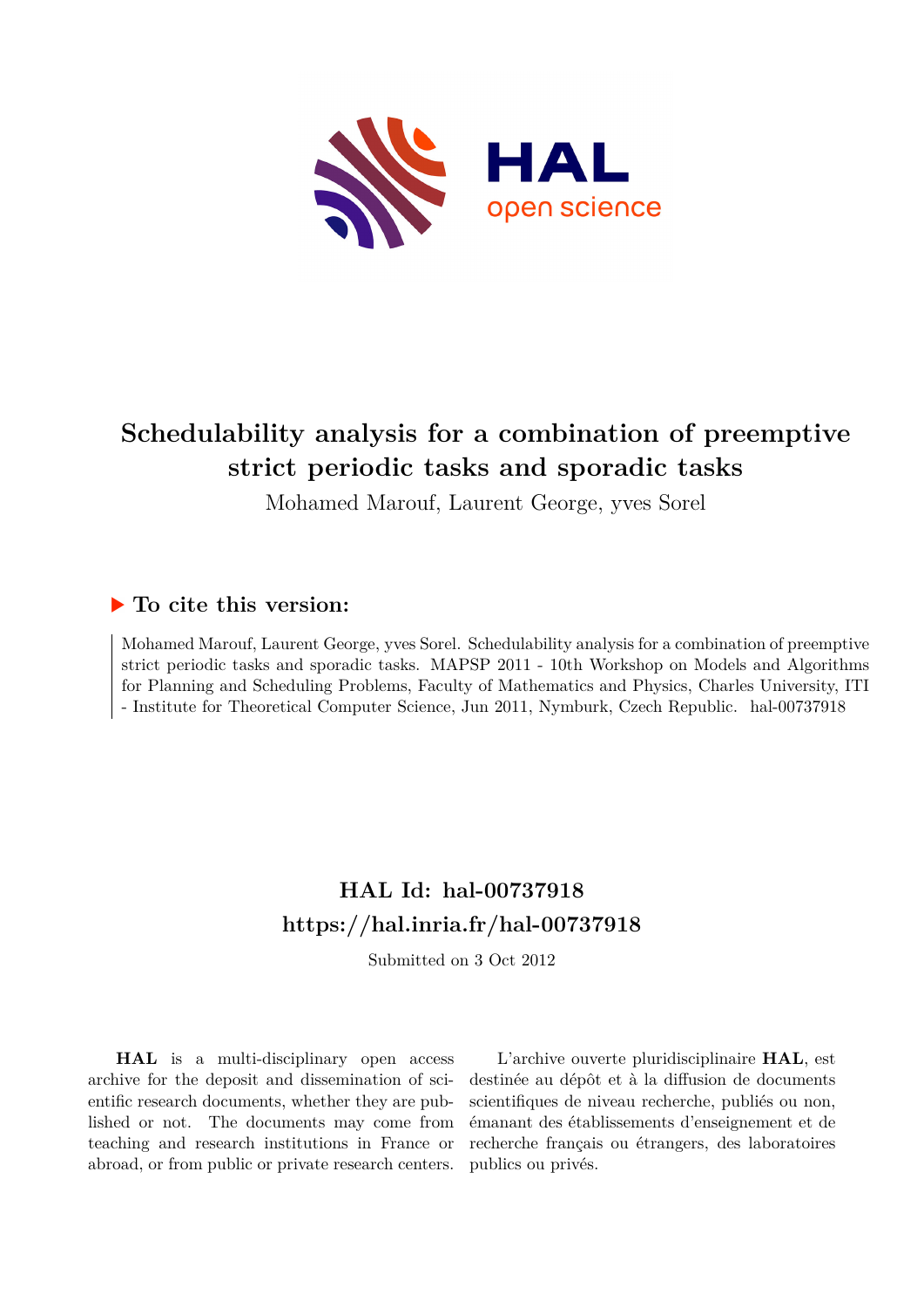## Schedulability analysis for a combination of preemptive strict periodic tasks and sporadic tasks

Mohamed Marouf, Laurent George, Yves Sorel <sup>∗</sup>

### 1 Introduction

We consider the problem of scheduling tasks with strict periods combined with sporadic tasks. Both types of task have fixed priorities and are preemptive. For a task with a strict period, the difference between its starting time and its release time must be identical for every job. Tasks with strict periods are typically in charge of controlling the activities of a system (sensor/actuator, feedback control, ect.). The freshness of the information they use and/or the reactivity of the system are constrained. Indeed, for control tasks, it might be important to control their jitters (the difference between the worst case and the minimum response time) to ensure the stability of the control loop. In this paper, we consider for controlled tasks, the solution satisfying property 1 that minimizes the jitter of tasks with strict periods.

**Property 1** For any task with strict period,  $(i)$  the start time of any job of the task must be equal to its release time and (ii) the Worst Case Response Time (WCRT) of the task must be equal to its Worst Case Execution Time (WCET).

In this paper, we provide a sufficient schedulability condition for the schedulability of tasks with strict periods. We show how to define their first release times such that property 1 is met (based on paper [1]). Tasks with strict periods have the same fixed priority, the highest one. Sporadic tasks all have a lower priority than any task with a strict period. We show in this paper how to define the worst case scenario for the schedulability of sporadic tasks in the presence of tasks with strict periods. Then we propose a schedulability condition for sporadic tasks based on the worst case response time computation.

### 2 Scheduling tasks with strict periods

A task  $\tau_i(C_i, T_i, D_i)$  with the strict period  $T_i$  is characterized by (i) a first start time  $S_i^1$  $\frac{1}{i}$ , (ii) a strict period  $T_i$  equal to the deadline  $D_i$  such as the start time of the  $k^{th}$  job of task  $\tau_i$  is given by  $S_i^k = S_i^1 + (k \cdot T_i)$ , and (iii) a WCET  $C_i \leq T_i$ .

It has been proved in [2] that a set of tasks Γ is schedulable (sufficient condition) if

$$
\sum_{i=1}^{n} C_i \le g \tag{1}
$$

<sup>∗</sup> {Mohamed.Marouf, Laurent.George, Yves.Sorel}@inria.fr. INRIA Paris-Rocquencourt, Domaine de Voluceau BP 105, 78153 Le Chesnay Cedex, France.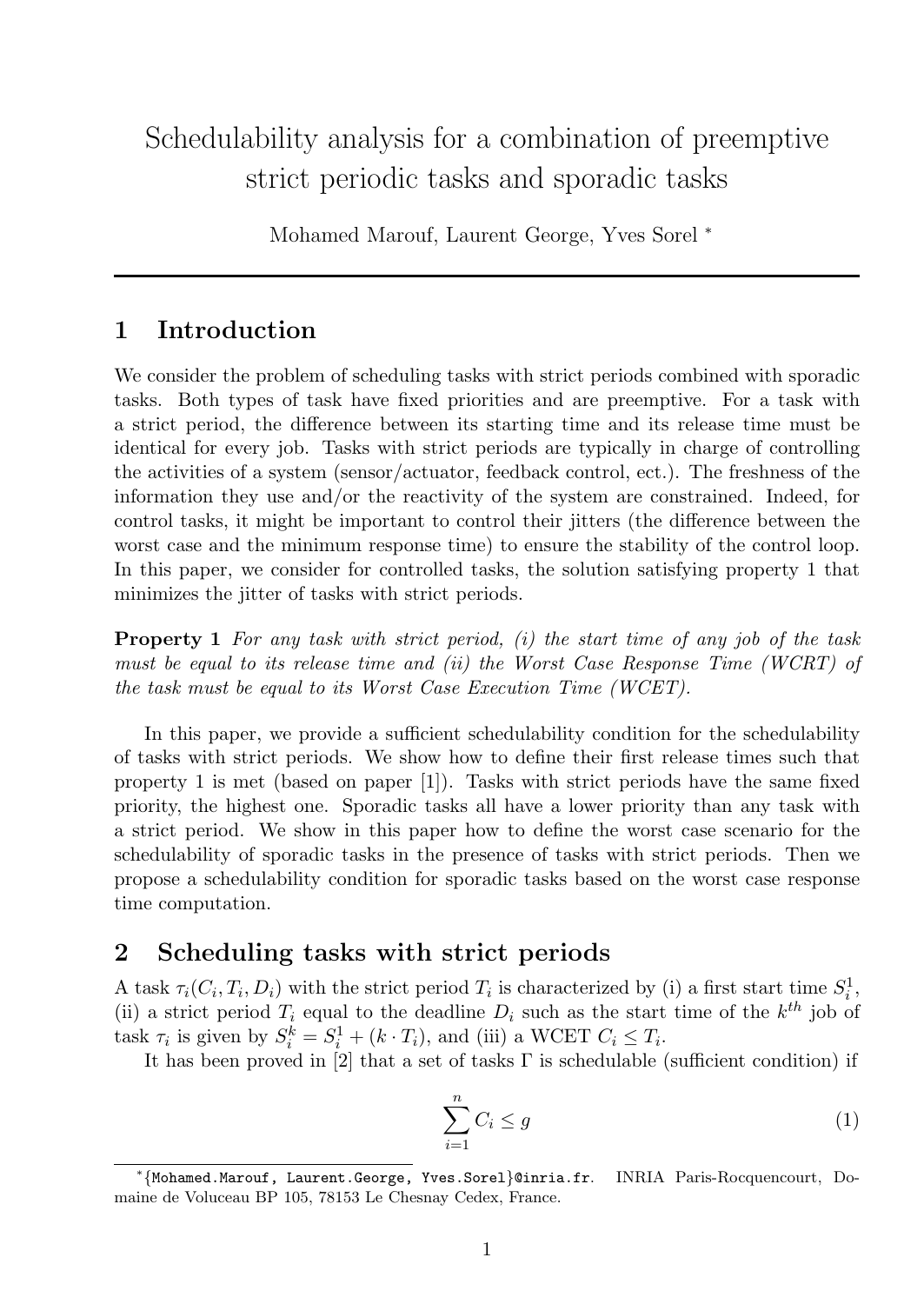where q is the  $qcd$  of the periods. The start time of each task is given by

$$
S_1 = 0, S_i = \sum_{j=1}^{i-1} C_j, i \ge 2
$$
\n(2)

In [1] we gave a local schedulability condition when a set of tasks  $\Gamma$  do not satisfy condition (1). In order to prove that  $\Gamma$  is schedulable, we first schedule a sub-set of tasks according to condition (1). Then, for each remaining (candidate) task, we apply the following local schedulability condition iteratively, such that this candidate task, added to a sub-set of tasks already scheduled, leads to a schedulable set of tasks. A candidate tasks  $\tau_c(C_c, T_c, D_c)$  is thus schedulable if

$$
C_c \leq C_i \cdot \delta \left[ T_c mod(T_i) \cdot (T_c mod(2g) + T_i mod(2g)) \right] \tag{3}
$$

where mod is the modulo function and  $\delta$  is the Kronecker symbol:  $\delta(i) = \begin{cases} 1 & \text{if } i = 0 \\ 0 & \text{if } k \text{ even} \end{cases}$ 0 otherwise The start times of a candidate task  $\tau_c$  are given by

$$
\begin{cases}\nIf (T_c mod(T_i) = 0) then S_c^1 = S_i^1 + kg, \ 1 \le k \le \frac{T_c}{T_i} - 1 \\
If (T_i mod(2g) = T_c mod(2g) = 0) then S_c^1 = S_i^1 + (2k+1)g, \ 0 \le k \le \frac{T_c}{2g} - 1\n\end{cases} (4)
$$

**Theorem 1** The scheduling of strict periodic tasks in the time interval  $[kL, (k+1)L]$ .  $k \in \mathbb{N}^*$ , with start times satisfying equations (2) or (4), is identical to the scheduling obtained in the time interval  $[0, L]$ . L is the LCM (Least Common Multiple) of all the tasks periods.

**Proof** According to the conditions  $(2, 4)$ ,  $0 \leq S_i^1 \leq T_i$ . The  $k^{th}$  start time of a task  $\tau_i$ is given by  $S_i^k = S_i^1 + kT_i$ . From the definition of  $S_i^k$ ,  $k \le 1$ , a task released at time  $S_i^k$ ends at time  $S_i^k + C_i$ . Thus, the scheduling of tasks in the time interval  $[kL, (k+1)L]$ ,  $k \in \mathbb{N}^*$ , is identical to the scheduling obtained in the time interval  $[0, L]$ , .

We define the set  $\Psi$  which contains all the start times of the strict periodic jobs on a time interval [0, L[. Thus,  $\Psi = \{S_i^1 + k \cdot T_i, k = 0..\left(\frac{L}{T_i}\right)$  $\frac{L}{T_i} - 1$ ,  $i = 1..n$ .

#### 3 Scheduling sporadic tasks

A sporadic task  $\tau_i(C_i, T_i, D_i)$  is defined by its WCET  $C_i$ , its minimum inter-arrival time  $T_i$  and its relative deadline  $D_i \leq T_i$ . In order to study the schedulability of sporadic tasks when tasks with strict periods have already been scheduled, we have to determine the critical instants for a sporadic job  $\tau_i^j$  $i<sub>i</sub>$ . A critical instant is defined as the instant where a job will have the largest response time if its release time  $r_i^j$  $\frac{J}{i}$  is set to it. It has been proved in [3] that a critical instant occurs when the release time of a sporadic job is equal to the release time of a highest priority job. For all sporadic tasks, this results in first releasing all tasks with priority higher than  $\tau_i$  at the same time as the first release time of  $\tau_i$ . To consider tasks with strict periods, we have to study all cases of release times  $S_i \in \Psi$  following the scenario defined in section 2. However, rather than testing all the start times of  $\Psi$ , some start times are useless and will be thus pruned from  $\Psi$ according to the following lemma.

Lemma 2 For a sequence of consecutive executions of strict periodic jobs, only the first release times in the sequence should be considered.